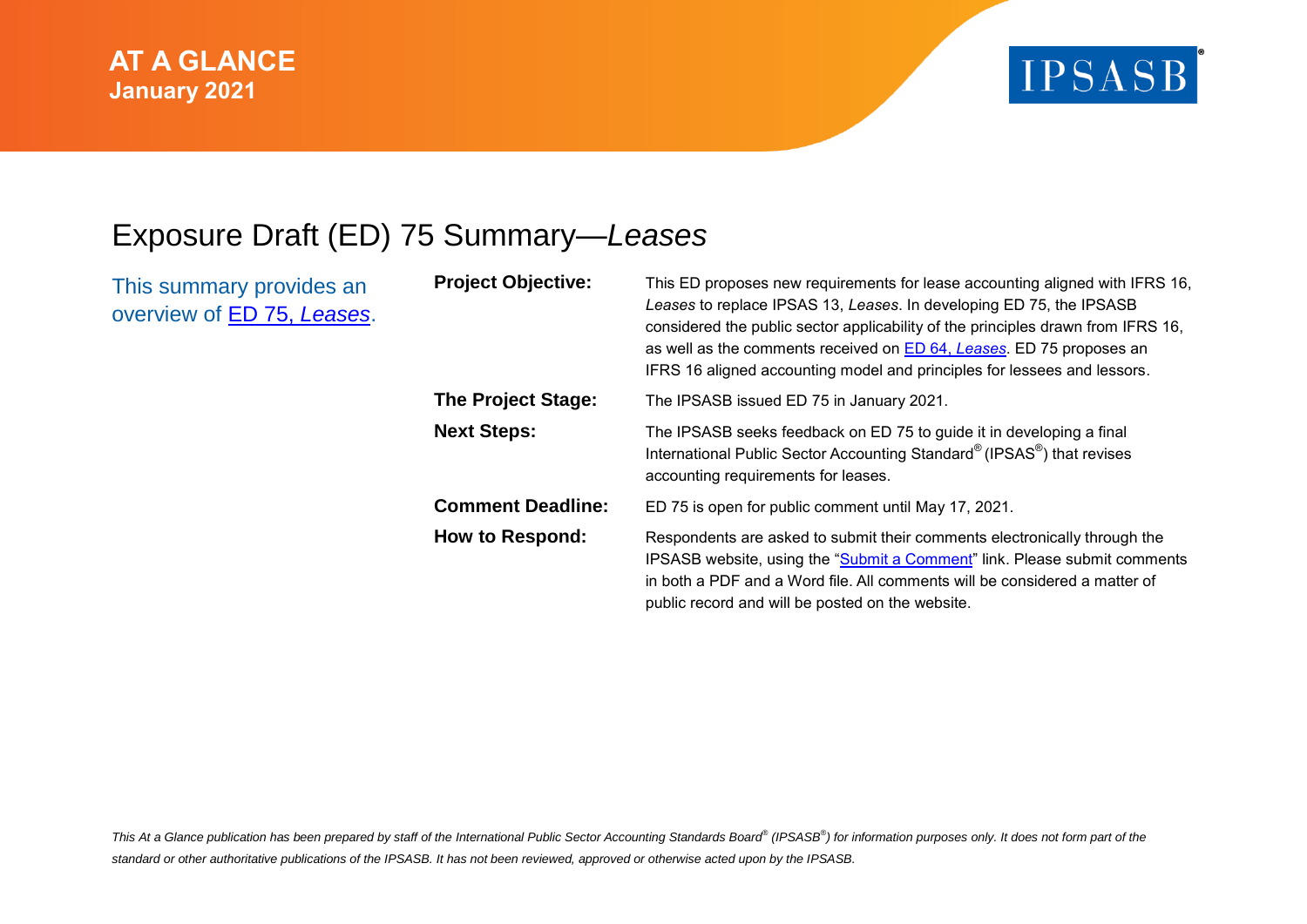## Brief History of the IPSASB's Leases Project

### **Why is IPSASB Undertaking the Leases Constituents' Feedback and Why the Project?**

IPSAS 13, *Leases* was drawn primarily from International Accounting Standard (IAS) 17, *Leases*, issued by the International Accounting Standards Board (IASB). In January 2016, the IASB issued International Financial Reporting Standard (IFRS) 16, *Leases*. IFRS 16 replaces IAS 17 and a number of related interpretations.

After consultation with constituents, the IPSASB decided to revise its leasing requirements. The IPSASB also decided to consider public sector issues, including concessionary leases, which are prevalent in the public sector.

### **ED 64,** *Leases*

In January 2018, the IPSASB published [ED 64,](https://www.ifac.org/system/files/publications/files/Exposure-Draft-64-Leases_1.pdf)  *[Leases](https://www.ifac.org/system/files/publications/files/Exposure-Draft-64-Leases_1.pdf)* that proposed:

- (a) A single right-of-use model for lease accounting for lessees and lessors; and
- (b) Specific public sector accounting requirements for concessionary leases.

### **IPSASB Did Not Take Forward the ED 64 Lessor Accounting Proposals**

Responses to ED 64 showed that constituents supported the proposed changes in lessee accounting, but:

- (a) Were divided on whether a departure from the IFRS 16 lessor accounting approach was justified; and
- (b) Lacked consensus on the economics of, and the proposed accounting for lessor accounting.

After careful consideration of the ED 64 feedback, the IPSASB identified three options to progress the project:

- 1. Retain IPSAS 13;
- 2. Develop a Standard aligned with IFRS 16; or
- 3. Continue with a Standard based on ED 64.

The IPSASB decided the public interest would be best served by proceeding with an IFRS 16– aligned Standard because:

(a) It would address the key problem of 'offbalance sheet' leasing opportunities permitted by IPSAS 13 and be less costly to adopt;

- (b) Feedback to ED 64 made it clear that resolving the problems identified with the proposed lessor accounting model was unlikely to be achievable within a reasonable timeframe; and
- (c) Guidance on public sector specific issues, such as concessionary leases, would be better developed once the revised leasing model was agreed.

### **ED 75,** *Leases* **and Request for Information**

In light of constituents' feedback to ED 64, and the agreed approach, the IPSASB agreed to manage the project going forward as follows:

- (a) Phase One, to deal with lease accounting model(s) for both lessees and lessors based on IFRS 16, by issuing ED 75; and
- (b) Phase Two, to deal with public sector specific issues, such as concessionary leases, access rights, and other similar 'lease-like' arrangements in the public sector, informed by responses to a Request for Information, *[Concessionary Leases and](https://www.ipsasb.org/publications/request-information-concessionary-leases-and-other-arrangements-similar-leases)  [Other Arrangements Similar to Leases](https://www.ipsasb.org/publications/request-information-concessionary-leases-and-other-arrangements-similar-leases)* issued together with ED 75.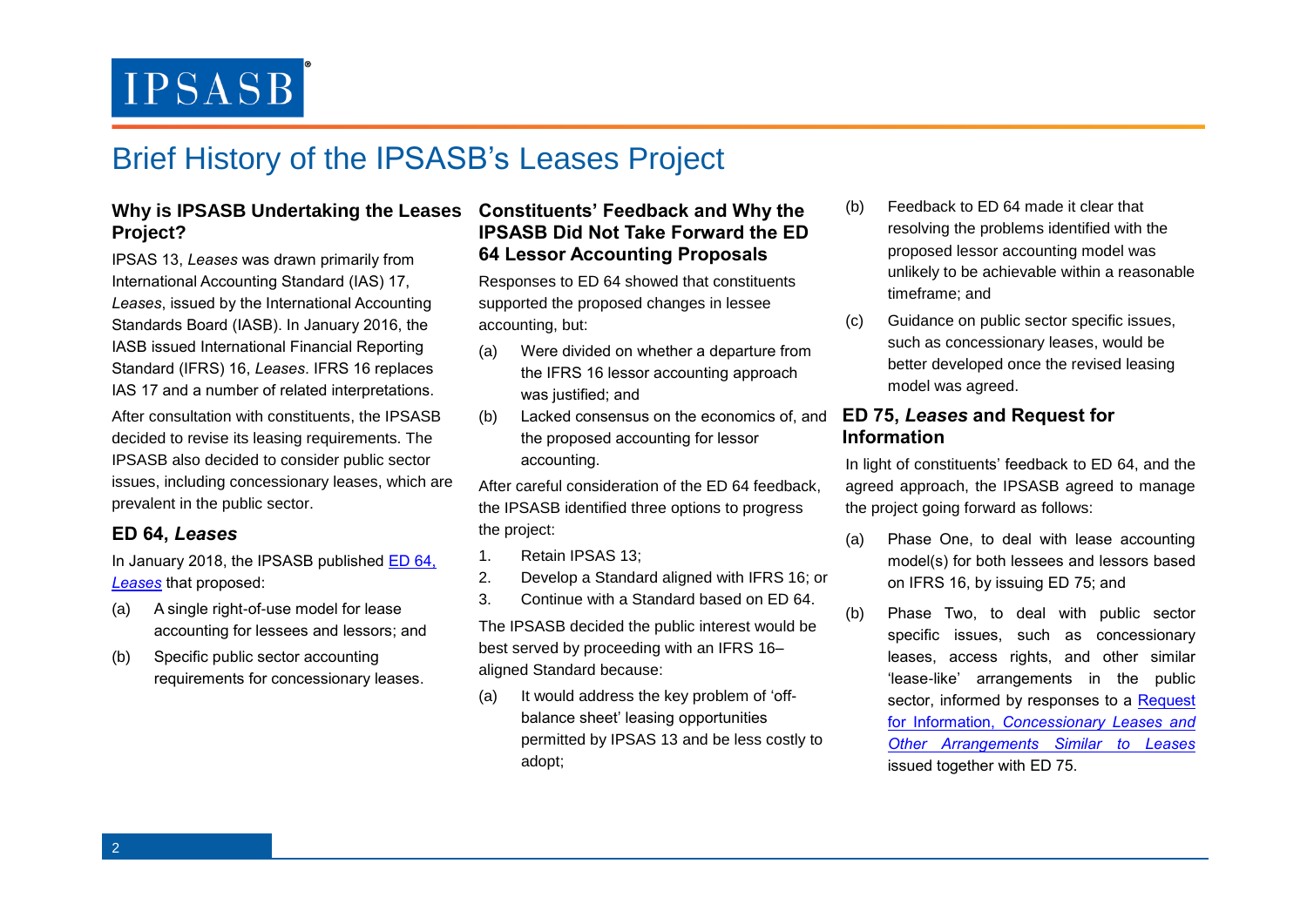## What Changes Does ED 75 Propose for Lessee Accounting?

ED 75 proposes a right-ofuse model for lessees, which distinguishes the right to use an underlying asset (which the lessee controls) and the underlying asset itself (which the lessee does not control).

### **Recognition and Measurement of Leases— General Guidance**

ED 75 proposes that lessees recognize:

- (a) A right-of-use asset because they control the right to use the underlying asset, compared with IPSAS 13, where the lessee recognizes the underlying asset when the lease is classified as a finance lease, but not when it is classified as an operating lease.
- (b) A lease liability because they have a present obligation to make future lease payments in accordance with the lease contract (once the underlying asset has been made available, and the lessee has the right use it). Under IPSAS 13, a lease liability is not recognized when the lessee classifies the lease as operating lease.

ED 75 proposes measuring the right-of-use asset and the lease liability at cost (the present value of the future lease payments).

### **Recognition Exemptions**

ED 75 proposes two recognition exemptions for:

- (a) Short-term leases; and
- (b) Leases for which the underlying asset is of low value.

ED 75 proposes that leases, which qualify for the recognition exemptions, be accounted for consistent with how operating leases are treated in IPSAS 13 (expenses recognized on a straight-line basis over the lease term or another systematic basis). IPSAS 13 does not provide recognition exemptions.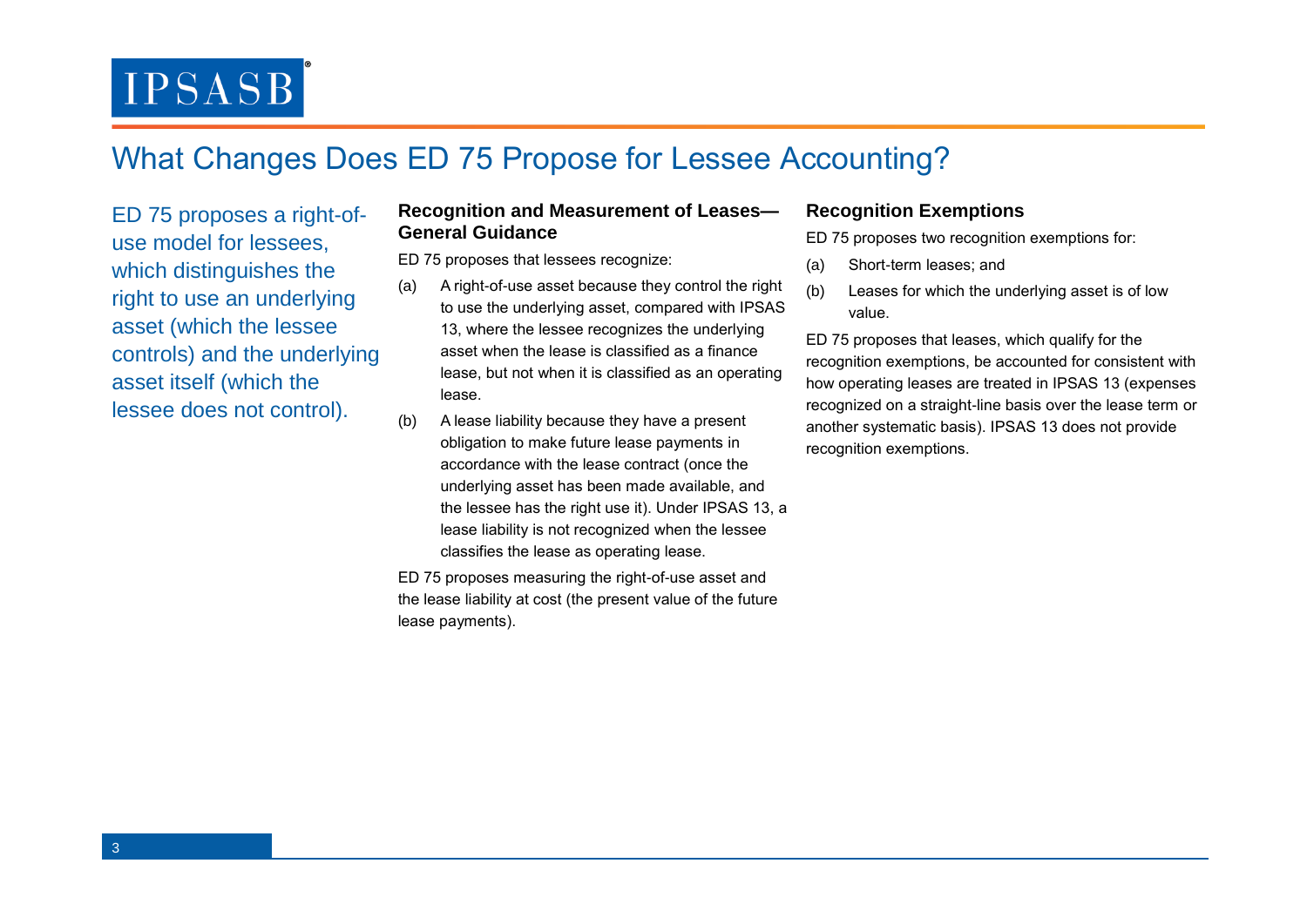## What Changes Does ED 75 Propose for Lessor Accounting?

ED 75 proposes to substantially carry forward the lessor accounting in IPSAS 13.

However, ED 75 also provides additional guidance and clarifications to help with applying the risks and rewards model incidental to ownership.

#### **Risks and Rewards Incidental to Ownership Model Substantially Carry Forward**

ED 75 proposes to substantially carry forward the lessor accounting in IPSAS 13. However, ED 75 proposes specific changes to the model for consistency with the lessee accounting model.

### **Initial Direct Costs Definition**

ED 75 proposes to define initial direct costs consistently with the definition of incremental costs of obtaining a binding arrangement in [draft] IPSAS [X] (ED 70, *[Revenue with Performance Obligations](https://www.ifac.org/system/files/publications/files/IPSASB-ED-70-Revenue-with-Performance-Obligations.pdf)*). Therefore, the costs incurred by a lessor to obtain a lease are accounted for consistently with costs incurred in relation to other contracts with purchasers.

### **Lease Modifications**

ED 75 proposes to account for a modification to a finance lease as a separate lease if:

- (a) The modification increases the scope of the lease by adding the right for the lessee to use one or more underlying assets; and
- (b) The consideration received for the lease increases by an amount commensurate with the stand-alone price for the increase in scope.

ED 75 proposes to account for a modification to an operating lease as a new lease from the effective date of the modification, considering any prepaid or accrued lease payments relating to the original lease as part of the lease payments for the new lease.

IPSAS 13 does not include specific requirements relating to lease modifications.

### **Subleases**

ED 75 proposes to classify subleases by intermediate lessors by reference to the right-of-use assets arising from the head lease and not by reference to the underlying asset, which differs from the current requirements in IPSAS 13.

### **Disclosures**

ED 75 proposes enhanced disclosures to better evaluate the amount, timing and uncertainty of cash flows arising from a lessor's leasing activities, such as:

- (a) Table of income;
- (b) Information about residual asset risk;
- (c) Information about assets subject to operating leases;
- (d) Maturity analysis; and
- (e) Changes in net investment in finance leases.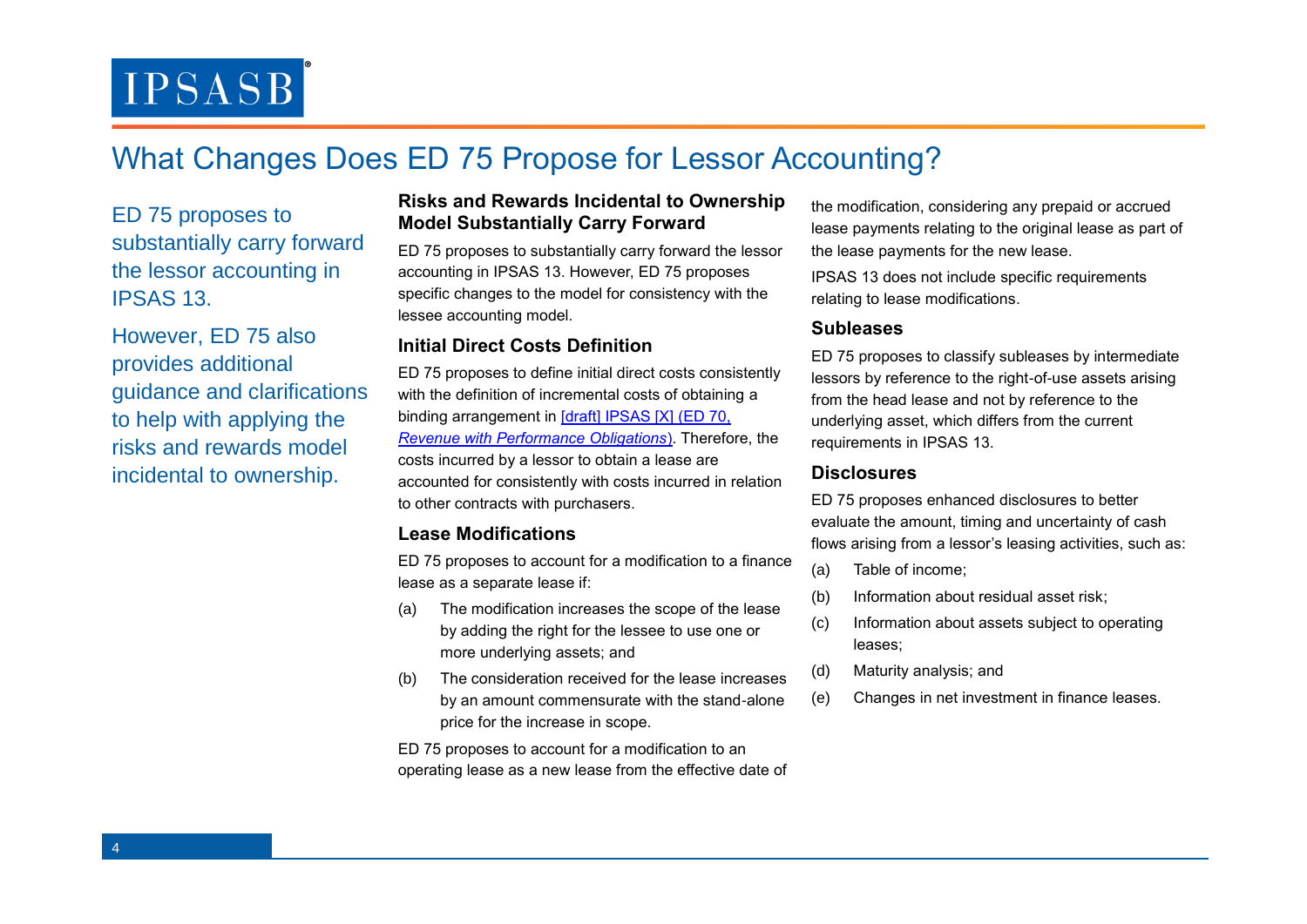## What Changes Does ED 75 Propose for Sale and Leaseback Transactions?

ED 75 proposes to recognize right-of-use assets and its related lease liabilities for all sale and leaseback transactions.

### **Less Opportunity for 'Off-Balance Sheet' Accounting and Improved Comparability of Financial Information**

IPSAS 13 provides an opportunity for an entity selling the assets that it owns and lease those assets back through operating leases because it would report less assets and less financial debt—thus improving its financial indicators. However, in substance the entity was neither changing its operations nor the use of the assets that it leased back.

ED 75 proposes recognizing the rights to use those same assets and related liabilities for all sale and leaseback transactions and restricts the amount of any gain recognized on the sale of an asset.

As a result, the proposals in ED 75 provide less opportunity for entities to enter into sale and leaseback transactions and more comparability of financial information reported in the statement of financial position between entities that lease assets and entities that buy assets.

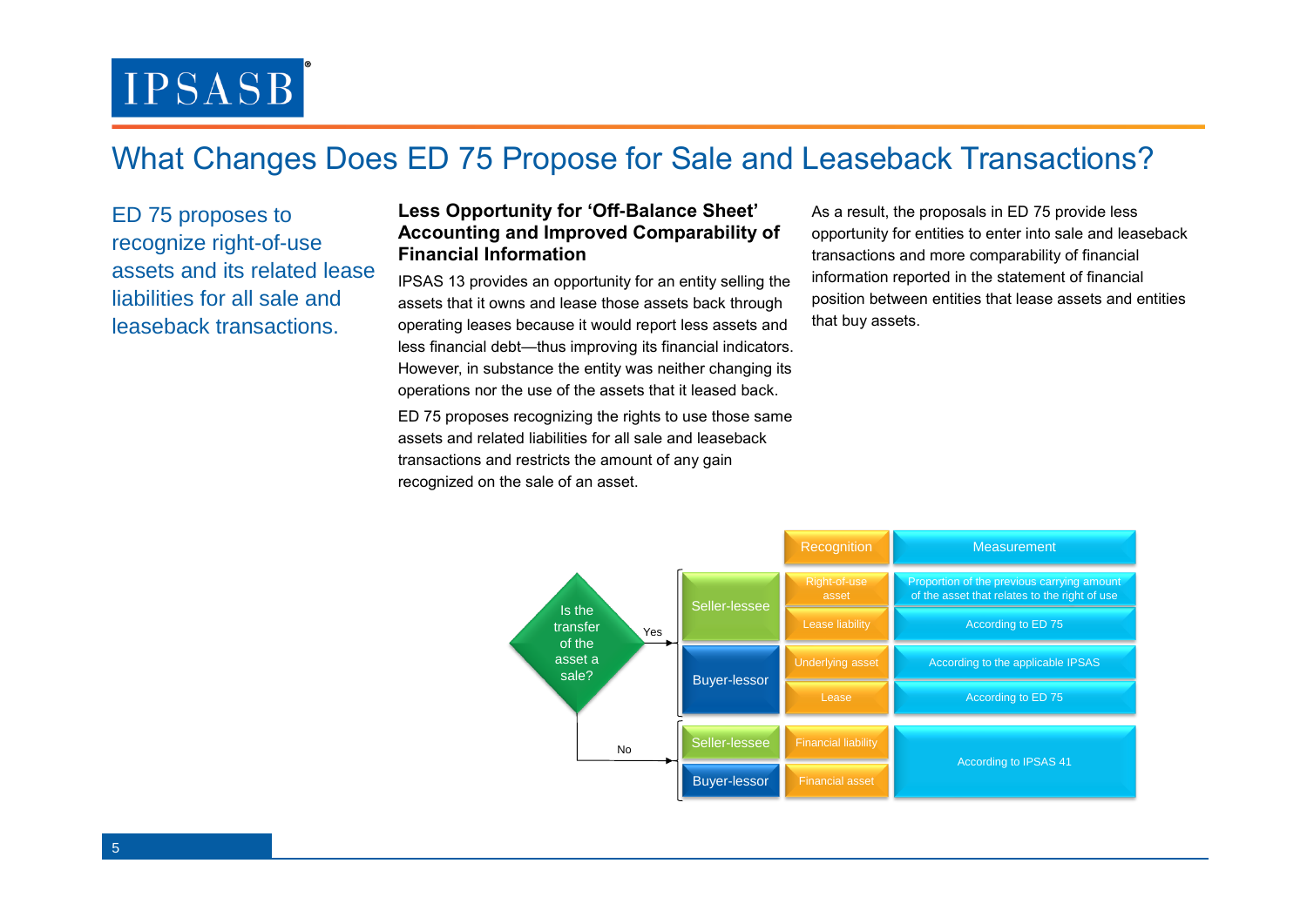### What Other Changes Does ED 75 Propose for Lease Accounting?

ED 75 proposes additional guidance in several areas of lease accounting.

#### **Definition of a Lease**

ED 75 proposes a definition of a lease which is consistent with IPSAS 13. However, ED 75 proposes changes to the guidance on how to apply the definition. The changes are based on the concept of control within the definition of a lease.

### **Identifying a Lease**

ED 75 proposes guidance to help in determining whether a contract conveys the right to control the use of an identified asset over a period of time. The proposed guidance requires an entity to assess whether, throughout the period of use, the customer has both of the following:

- (a) The right to obtain substantially all of the economic benefits or service potential from use of the identified asset; and
- (b) The right to direct the use of the identified asset.

The IPSASB decided to refer to both "economic benefits" and "service potential" when identifying a lease because it is consistent with *The Conceptual Framework for General Purpose Financial Reporting by Public Sector Entities* in referring to assets in terms of both economic benefits and service potential.

### **Combination of Contracts**

ED 75 proposes that an entity shall combine two or more contracts entered into at or near the same time with the same counterparty (or related parties of the counterparty), and account for the contracts as a single contract if one or more of the following criteria are met:

- (a) The contracts are negotiated as a package with an overall commercial objective that cannot be understood without considering the contracts together;
- (b) The amount of consideration to be paid in one contract depends on the price or performance of the other contract; or
- (c) The rights to use underlying assets conveyed in the contracts (or some rights to use underlying assets conveyed in each of the contracts) form a single lease component.

#### **Variable Lease Payments**

ED 75 proposes measurement of lease liabilities includes variable lease payments, such as:

- (a) In-substance fixed lease payments; and
- (b) That depend on an index or a rate.